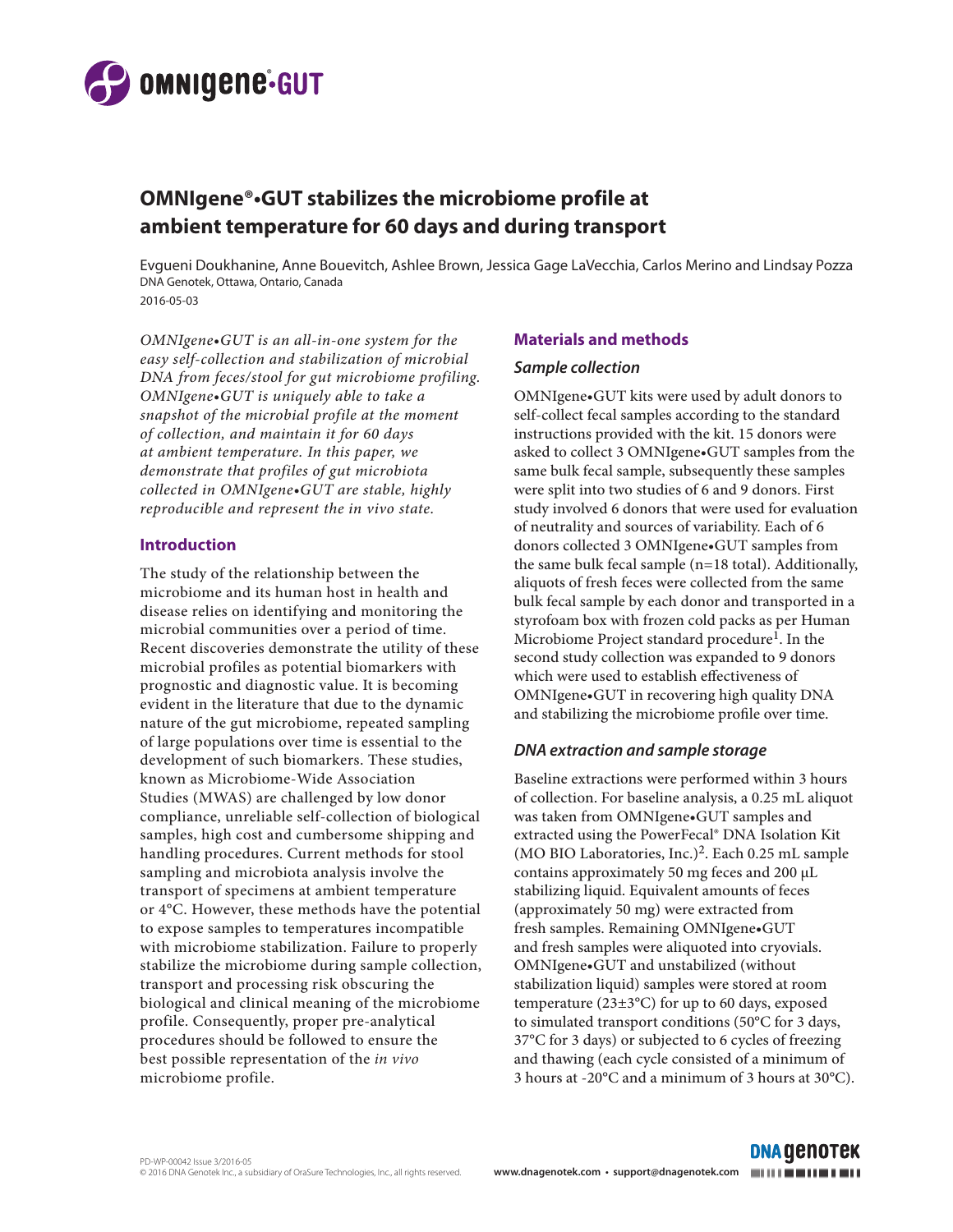Additionally, an aliquot of fresh stool from each donor was stored at -80°C as a control. After the room temperature holds, simulated transport conditions, freeze-thaw cycling or -80°C storage, an aliquot was extracted from all samples.

### *DNA analysis*

DNA concentration and yield were determined using the Quant-iT™ PicoGreen® reagent (Life Technologies). DNA integrity and stability over time was evaluated by running approximately 50 ng of purified DNA on a 0.8% agarose gel and staining with ethidium bromide. λ DNA-HindIII ladder was used to determine the size of purified DNA.

#### *16S sequencing*

16S rRNA sequencing library preparation, sequencing and bioinformatics were conducted by Diversigen, Microbiome Discovery Service. V4 hypervariable region paired-end amplicon sequencing was performed using the Illumina® MiSeq®. A subset of samples were sequenced through GenoFIND™ Genomic Services (DNA Genotek) using the Illumina® MiSeq® platform with V3-V4 hyperviariable region paired-end amplicon sequencing. Using QIIME and custom scripts, sequences were quality filtered. Paired-end reads were assembled and compared to the Greengenes database, clustered at 96% by UCLUST. After data normalization, sample-to-sample distance was measured using weighted UniFrac and Bray-Curtis distance on Operational Taxonomic Unit (OTU) abundance data (utilizing taxon abundance differences across samples, employing a pair-wise normalization by dividing the sum of differences by the sum of all detected OTU abundances). In all Bray-Curtis measurements, a donor matched T0 sample that had been extracted shortly after collection was used as one side of the pair-wise comparison. Analysis of the Shannon Index (SI) for each stabilization method was performed by measuring the proportion of each OTU relative to the total number of OTUs, and then multiplied by the natural logarithm of this proportion. Summation of the resulting product across all OTUs produced the SI for each sample. Sample collection methods were compared using the Mann-Whitney test.

### **Results**

## *OMNIgene•GUT stabilization liquid maintains microbiome profile neutrality at the pointof-collection*

The study of the microbiome requires that the profile generated represents the *in vivo* microbial communities present in the donor; thus, the collection and stabilization method should not introduce changes to the microbiome.

The use of chemical stabilization buffers can potentially modify the microbial composition of the sample by accelerating growth of some microbes while allowing the decay of others. In ideal conditions, the stabilization liquid should be neutral (i.e., it should not introduce any bias to the microbiome). Comparison of the 16S rRNA microbiome profile from fresh and OMNIgene•GUT stabilized samples showed that the liquid solution maintains a neutral profile and does not introduce bias (Figure 1).



Bray-Curtis distance

*Figure 1: Bray-Curtis dissimilarity distances within and between fresh and OMNIgene•GUT collected samples. Mann-Whitney test showed comparable dissimilarity in all conditions, no statistical difference was observed.*

The study of relative OTU abundance by different statistical methods (e.g., Weighted UniFrac) provides a valuable description of the microbial community, however, it can obscure the understanding of the microbial community by minimizing the contribution of low abundance microbes. Proper study of the microbiome profile requires the preservation of the "richness" of the microbial communities. Richness is defined as the enumeration of microbial species or OTUs present in the sample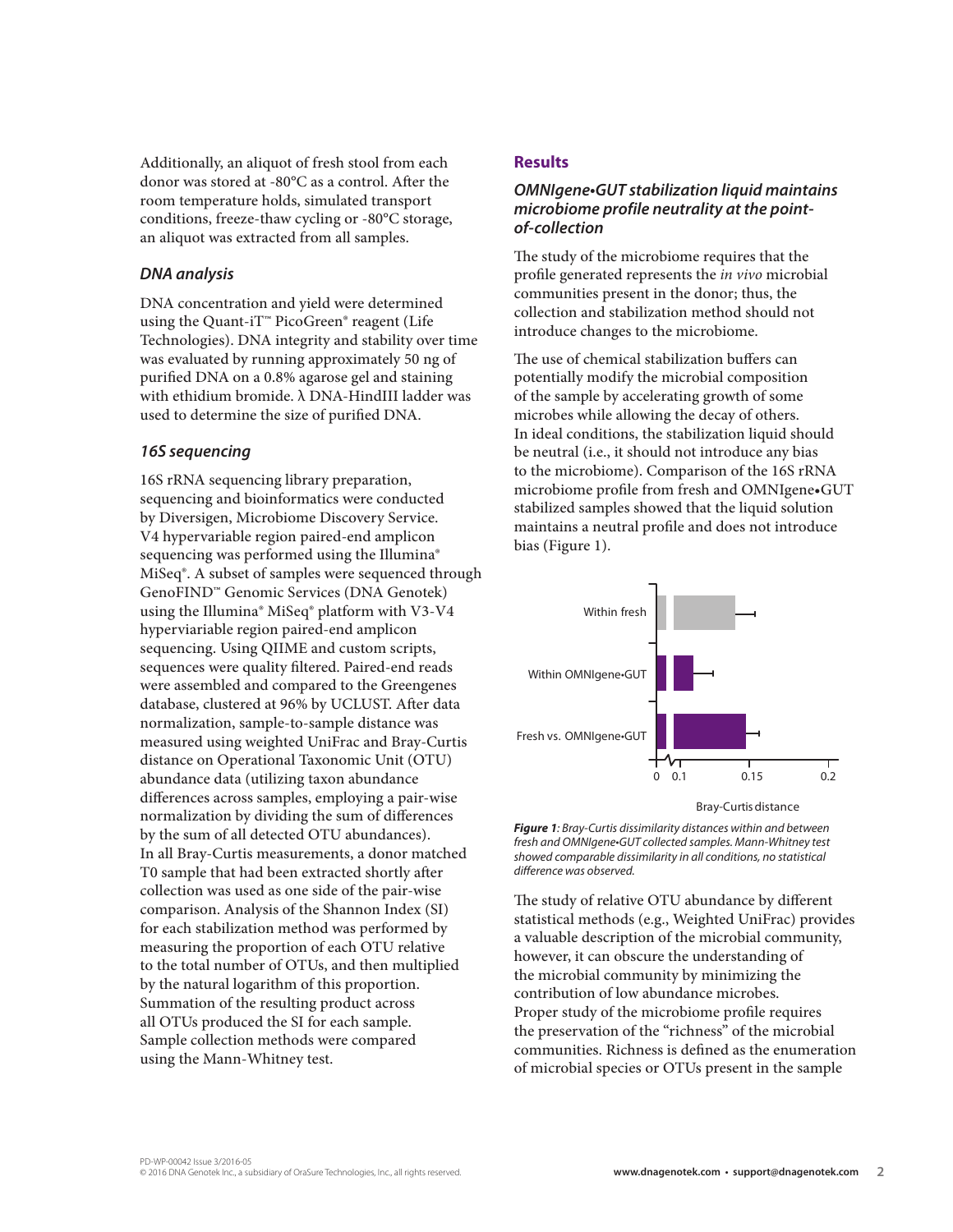and is highly susceptible to environmental conditions, including changes in temperature, pH, oxygen concentration and chemical composition. These and other factors can induce bacterial growth or decay, thereby altering the number of OTUs detected in the sample3.

Fresh and OMNIgene•GUT collected samples from 6 donors were extracted shortly after collection. The microbial OTUs identified in OMNIgene•GUT samples were compared with the OTUs present in corresponding fresh samples. Shannon Index (SI) for diversity was calculated by converting OTU abundance data into presence/absence calls. A Mann-Whitney test on the SI values showed no significant difference between OMNIgene•GUT and fresh samples, indicating that OMNIgene•GUT had no impact on the richness of the samples (Figure 2).



*Figure 2: OMNIgene•GUT preserves sample richness. Richness was assessed by assigning presence/absence to individual OTUs and compared using Shannon-Index. Mann-Whitney test showed no significant differences between fresh and OMNIgene•GUT samples.*

#### *Sources of variability in fecal sample collection*

Bray-Curtis analysis showed systematic dissimilarity within replicates of fresh and OMNIgene•GUT samples. To understand the sources of such dissimilarity, we evaluated the variability introduced during collection and processing of fecal samples. Biological variability was assessed by generating microbiome profiles from 3 fresh and 3 OMNIgene•GUT samples collected from different sites within the same bulk sample. Technical variability was assessed using OMNIgene•GUT collected samples because this collection system provides homogenized liquid samples, reducing experimental errors during processing. We compared the profiles of replicate DNA extractions from the same tube (extraction variability) and replicate library preps from the

same DNA (sequencing variability) (Figure 3). Bray Curtis dissimilarity distances were generated within the replicate groups.



*Figure 3: Sample collection scheme per donor. Each of 6 donors collected samples from 3 different sites of the bulk sample. Additionally, 3 DNA extraction replicates were performed from 1 of the OMNIgene•GUT samples (purple) and triplicate DNA aliquots from 1 extraction were sent for 16S rRNA sequencing.*

Similar variability was observed in biological replicates of fresh and OMNIgene•GUT collected samples (Bray-Curtis distances 0.14± 0.01 and  $0.11 \pm 0.01$  respectively) (Figure 4). Our analysis showed that technical and biological variability introduce some dissimilarity to the 16S rRNA microbiome profile (Bray-Curtis distances biological variability 0.11; extraction variability 0.09 and sequencing variability 0.08). We concluded that the source of dissimilarity observed can be explained by the technical or biological variability, and that OMNIgene•GUT does not introduce any bias.



*Figure 4: OMNIgene•GUT samples render highly reproducible microbiome profiles. Mann-Whitney tests on Bray-Curtis distances showed comparable dissimilarity in triplicate samples.*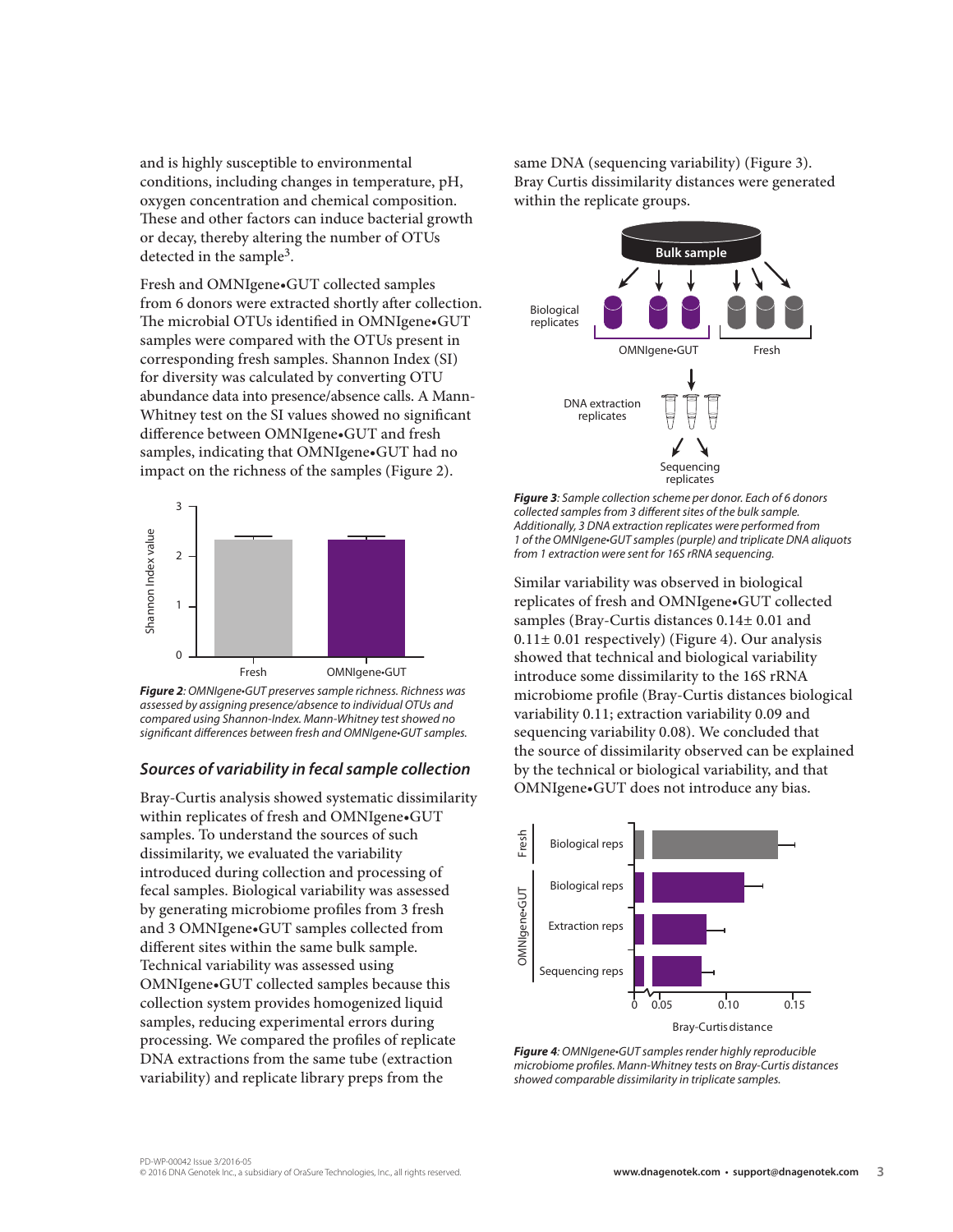### *OMNIgene•GUT preserves microbiome profiles for up to 60 days*

In addition to maintaining profile neutrality, the accurate preservation of microbial community structure over time is a requirement for MWAS. We evaluated the capability of OMNIgene•GUT to stabilize samples during storage at 23°C for 60 days and exposure to simulated transport conditions (see next section).

OMNIgene•GUT stabilized samples were extracted at baseline (T0) and again after storage for 14 and 60 days at room temperature (23°C). Paired unstabilized samples were extracted at baseline (T0, fresh) and after 14 days at room temperature (23°C) or 14 days at -80°C (Figure 5). The similarity of the samples at baseline and after storage was evaluated using Bray-Curtis distances. Mann-Whitney analysis showed no significant difference in the Bray-Curtis distance for the OMNIgene•GUT samples stored at 23°C for 60 days when compared to unstabilized samples stored at -80°C for 14 days. In contrast, the Bray-Curtis distances for the unstabilized samples kept at 23°C for 14 days were significantly different when compared either to the OMNIgene•GUT(60 days) or -80°C storage.



*Figure 5: Bray-Curtis distance dissimilarity between unstabilized (14 days at 23°C), OMNIgene•GUT (60 days at 23°C) and -80°C (14 days at -80°C) samples when compared with fresh samples. Significant dissimilarity was assessed using Mann-Whitney (\*\*P≤0.001).*

In order to understand the reproducibility among replicates, a cluster analysis of weighted UniFrac was performed using biological replicates of fresh (T0), unstabilized samples (T14 days at 23°C) and OMNIgene•GUT stabilized samples (T0 and T14 days at 23°C) (Figure 6). The fresh biological replicates and T0 and T14 OMNIgene•GUT biological replicates clustered tightly (96% similarity). The unstabilized biological replicates clustered together with a high separation from the fresh

biological replicates (~63% similarity). Proper stabilization therefore has a large effect on profile clustering over time.



*Figure 6: Dendrogram of microbiome weighted UniFrac % similarity of a representative donor. Extractions from 3 biological replicates were evaluated for each condition. Low % similarity to fresh sample indicates changes in the microbiome profile over time.*

#### *OMNIgene•GUT effectively preserves the microbiome profile during transport*

Samples are commonly exposed to undesirable conditions during transport from the point-ofcollection to the processing laboratory. To simulate standard shipping conditions, unstabilized and OMNIgene•GUT stabilized samples were exposed to 50°C for 3 days, 37°C for 3 days or multiple freeze-thaw cycles. OMNIgene•GUT preserved high molecular weight DNA bands whereas unstabilized samples showed various degrees of degradation, particularly when exposed to 50°C or freeze-thaw cycles (Figure 7).



*Figure 7: DNA integrity of OMNIgene•GUT samples subjected to simulated transport conditions. OMNIgene•GUT samples from a representative donor were stored at 23°C for 60 days (T60), 50°C for 3 days (50°C), 37°C for 3 days (37°C) or exposed to 6 freeze-thaw cycles (F/T). Unstabilized samples from the same donor were stored at 23°C for 14 days (T14), 1 day 50°C (50°C), 3 days at 37°C (37°C) and at -80°C for 14 days (-80°C).*